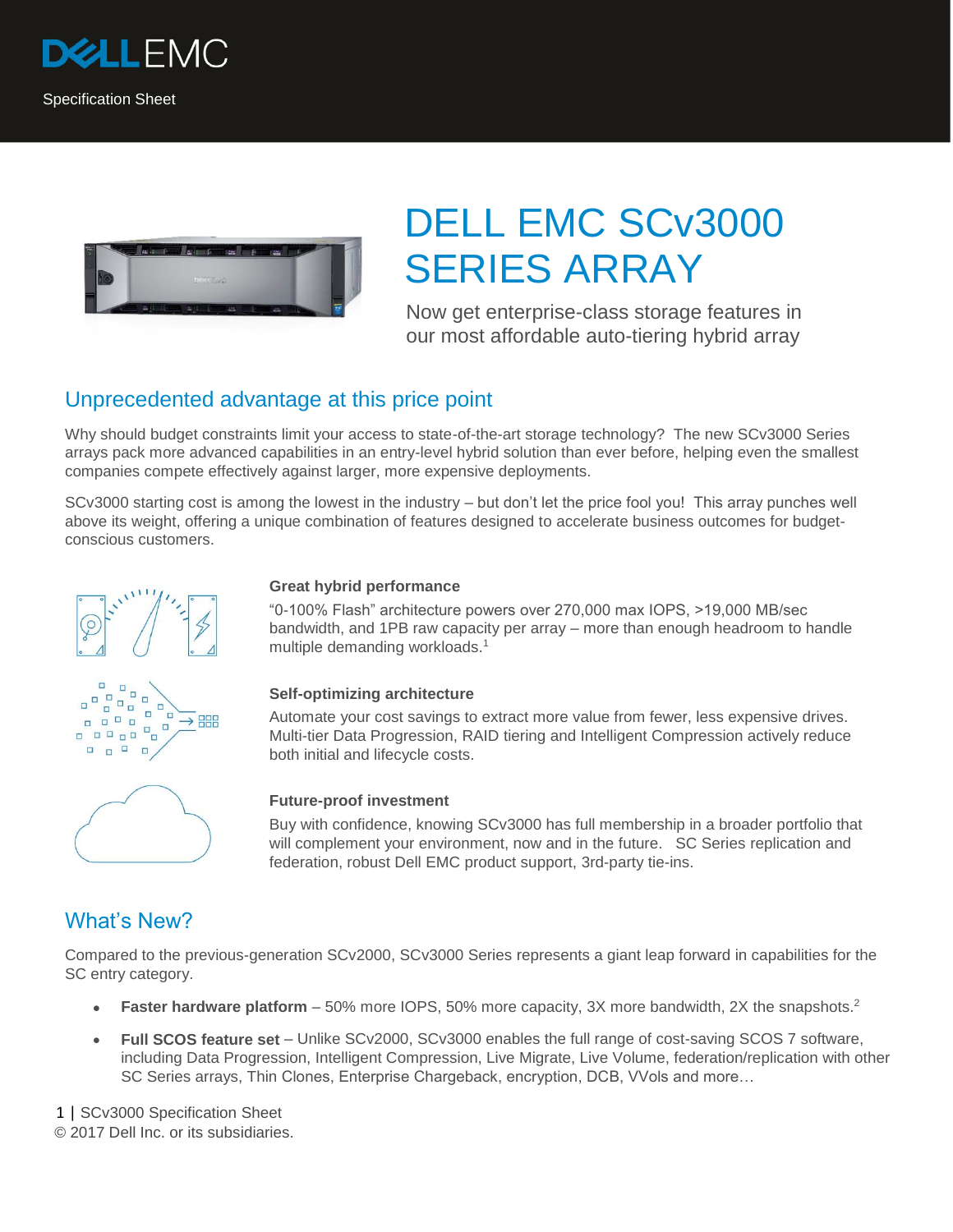**Dell EMC integrations** – VMware support, PowerPath, Data Domain, RecoverPoint, Networker, VPLEX, ViPR and new CloudIQ cloud-based analytics.<sup>3</sup>

More IOPS for online apps. More bandwidth for data mining applications. More of the ecosystem support you need. No matter what mix of workloads you're running, this unique entry-level hybrid array can handle it all. And thanks to the self-optimizing SCOS architecture, you'll get these capabilities at a very low entry AND lifecycle cost.

With the new SCv3000, we're not just leveling the storage playing field – we're tipping it in your favor!

## SCv3000 Series Models

The base array is available in two 3U "all-in-one" configurations. Both models include dual controllers with 6-core Intel processors, 32GB memory (16GB per controller) and flexible 10Gb iSCSI, 12Gb SAS or 16Gb FC network connections.



SCv3000 Array (16) 3.5" drive slots, 3U



SCv3020 Array (30) 2.5" drive slots, 3U

Optional expansion enclosures let you scale up to 222 drives, or  $1PB$  per array $4 -$  with even larger scale-out potential in federated multi-array systems. All three expansion enclosures may be used with either base array. All array and expansion enclosure models support a variety of SSD, 15K, 10K and NLSAS drives (including FIPS-certified SEDs).



SCv300 Expansion Enclosure (12) 3.5" drive slots, 2U



SCv320 Expansion Enclosure (24) 2.5" drive slots, 2U



SCv360 Expansion Enclosure (60) 3.5" drive slots, 4U



#### 4:1 All-Flash Storage Efficiency Guarantee

SC Series arrays are efficient in ANY configuration (all-flash, hybrid or HDD) – but we know many businesses are especially concerned about expense when deploying all-flash configurations. That's why we're taking the risk out of AFAs by guaranteeing 4:1 efficiency for all-flash SC configurations. Dell EMC promises our all-flash arrays will provide an effective logical storage capacity at least four times the physical capacity of your purchased drives – or we'll give you more drives at no charge.<sup>5</sup>

 2 | SCv3000 Specification Sheet © 2017 Dell Inc. or its subsidiaries.  $\mathsf{Sheet}\ \mathsf{Sheet}$ Terms and Conditions apply. Includes SC9000, SC7020 and SC4020. Does not apply to SCv2000.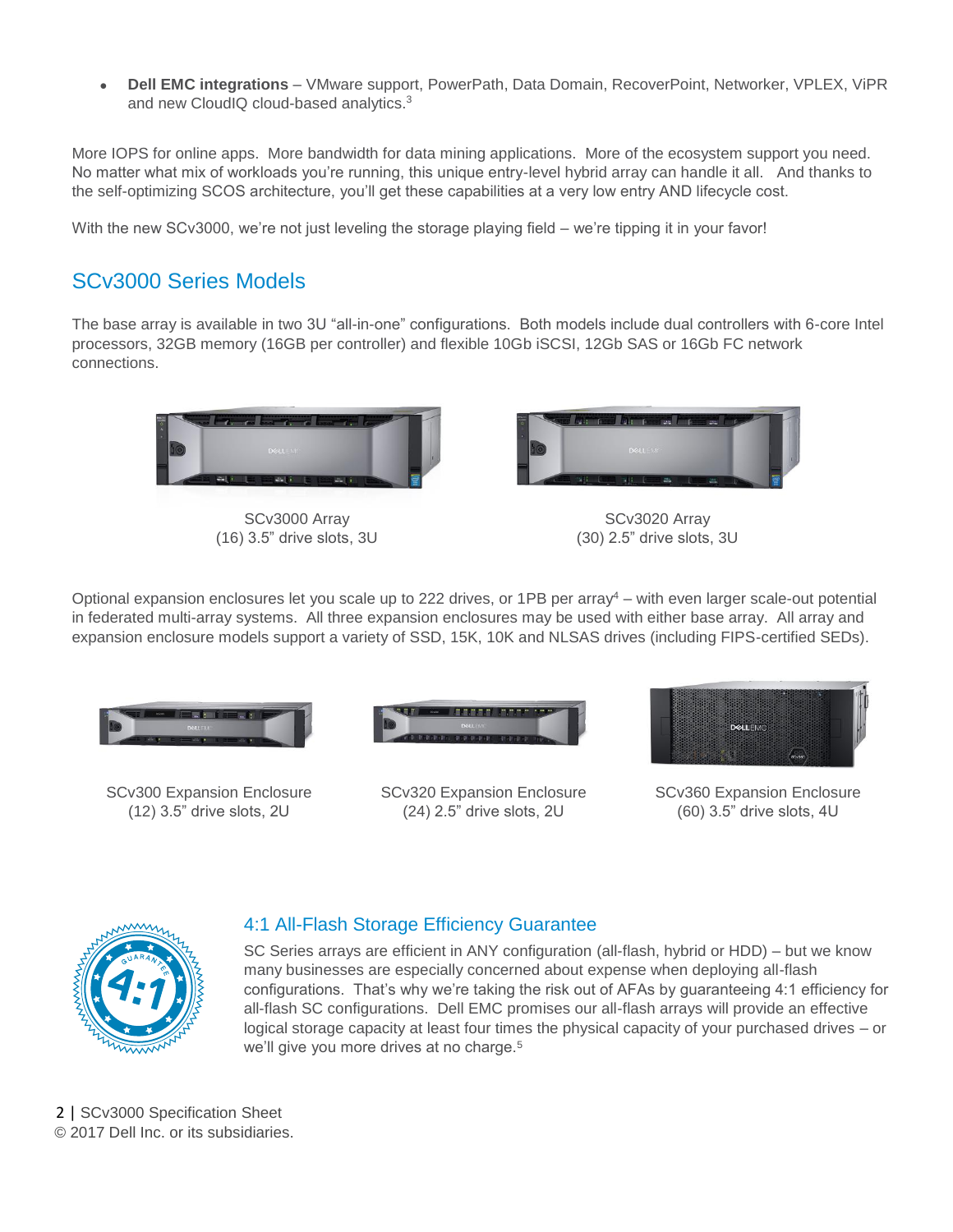| SCv3000 Series                    |                                                                                                                                                                                               |  |
|-----------------------------------|-----------------------------------------------------------------------------------------------------------------------------------------------------------------------------------------------|--|
| <b>Chassis Overview</b>           |                                                                                                                                                                                               |  |
| Chassis format                    | All-in-one (dual controllers, internal drive bays, networking) with expansion options                                                                                                         |  |
| Rack size                         | 3U                                                                                                                                                                                            |  |
| Controllers                       | 2 hot-swappable per chassis (dual active)                                                                                                                                                     |  |
| Processors                        | Intel® Xeon® Processor E5-2603v4, 1.7GHz, 6 cores                                                                                                                                             |  |
| Internal storage capacity         | SCv3000: 16 x 3.5" drive bays<br>SCv3020: 30 x 2.5" drive bays                                                                                                                                |  |
| System memory                     | 32GB per SCv3xxx array (16GB per controller)                                                                                                                                                  |  |
| Operating system                  | Dell Storage Center OS (SCOS) 7.2 or greater                                                                                                                                                  |  |
| <b>Expansion Capacity</b>         |                                                                                                                                                                                               |  |
| Supported expansion<br>enclosures | SCv300: 16 x 3.5" drive bays (12Gb SAS)<br>SCv320: 30 x 2.5" drive bays (12 Gb SAS)<br>SCv360: 60 x 3.5" drive bays (12Gb SAS) <sup>6</sup>                                                   |  |
| Maximum drive count               | 222 (internal plus external expansion), more in federated systems <sup>7</sup>                                                                                                                |  |
| Max raw capacity                  | 1PB per array (SSD or HDD) <sup>7</sup> , more in federated systems <sup>7</sup>                                                                                                              |  |
| Max raw capacity (NAS)            | 1 PB <sup>7</sup> per array with optional Dell EMC NX3000 Series Windows NAS appliance                                                                                                        |  |
| Storage media                     | SAS and NL-SAS drives; different drive types, transfer rates, rotational speeds can be mixed in the same system.<br>SSD: write-intensive and read-intensive drives<br>HDD: 15K, 10K, 7.2K RPM |  |
| Network and Expansion I/O         |                                                                                                                                                                                               |  |
| Front-end-network protocols       | FC, iSCSI, SAS <sup>8</sup> (supports simultaneous multiprotocol)<br>Up to 16 FE ports per array, more in federated systems <sup>6</sup>                                                      |  |
| Max 16Gb FC ports                 | 8 per array (SFP+)                                                                                                                                                                            |  |
| Max 10Gb/1Gb iSCSI ports          | Up to 8 SFP+ or BaseT ports per array                                                                                                                                                         |  |
| Max 12Gb SAS ports                | Up to 8 12Gb SAS ports <sup>8</sup>                                                                                                                                                           |  |
| Management ports                  | 2 per array (1Gb BASE-T)                                                                                                                                                                      |  |
| Back-end expansion<br>protocols   | 12Gb SAS                                                                                                                                                                                      |  |
| Back-end expansion ports          | 4 12Gb SAS (wide-Port) per array<br>Up to 16 expansion enclosures per array, more in federated systems <sup>7</sup>                                                                           |  |
| Functional                        |                                                                                                                                                                                               |  |
| Array configurations              | All-flash, hybrid or HDD arrays                                                                                                                                                               |  |
| Storage format                    | Native block (SAN), file (NAS) from same pool with optional NX3000 Series Windows NAS appliance.                                                                                              |  |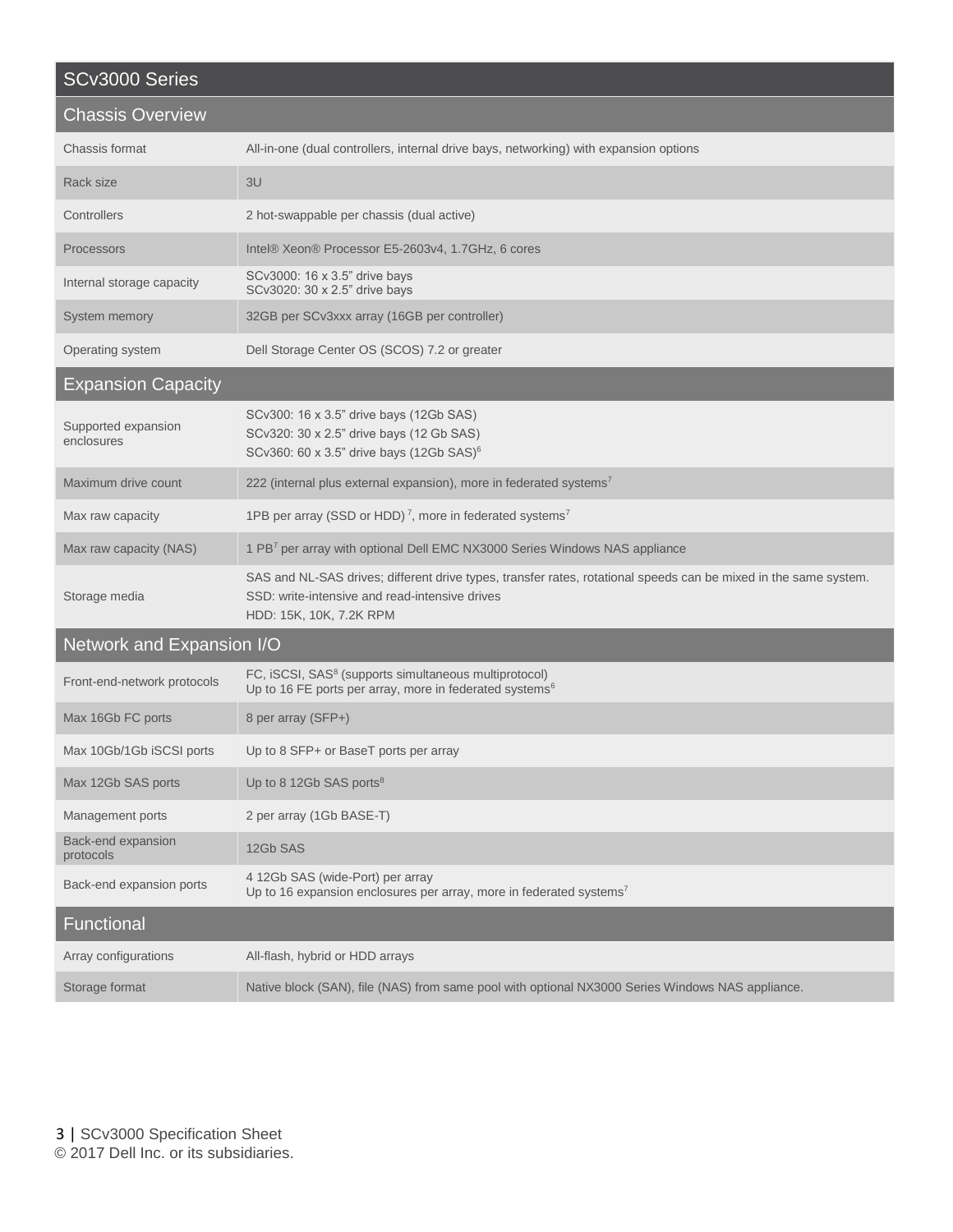## SCv3000 Series

| <b>Data Optimization</b> |  |  |
|--------------------------|--|--|
|                          |  |  |

| Auto-tiering method     | Policy-based migration based on real-time data usage, customizable 512KB-4MB page size.                                 |
|-------------------------|-------------------------------------------------------------------------------------------------------------------------|
| Auto-tiering structure  | Up to 3 primary (media-based) tiers total, up to 2 SSD tiers (write- and read-intensive SSDs)                           |
| Tiering customizations  | User-defined profiles, option to "pin" volumes to any tier                                                              |
| RAID support            | RAID 0, 1, 5, 6, RAID 10, and RAID 10 DM (Dual Mirror); any combination of RAID levels can exist in single array        |
| RAID tiering            | Auto-provisions and dynamically restripes multiple RAID levels on the same tier; no need to pre-allocate RAID<br>groups |
| Thin provisioning       | Active by default on all volumes, operates at full performance across all features                                      |
| Thin snapshots          | Records changes only, snapshots auto-migrate to lower-cost storage<br>4096 maximum snapshots per array                  |
| Intelligent compression | Selectable option per volume<br>Applies to SSDs, HDDs or both in hybrid configurations                                  |
| HDD optimization        | FastTrack moves frequently accessed data to outer tracks for quicker response times                                     |

## Data Mobility and Migration

| Replication        | Replicates with other SC Series arrays <sup>9</sup><br>Synchronous/Asynchronous via FC or iSCSI<br>Target/source relationships may be one-to-many or many-to-one<br>Supports all SC data services on source and target volumes<br>Change replication types and topologies on demand<br>Supports cross-platform replication with PS Series/EqualLogic arrays (either direction) |
|--------------------|--------------------------------------------------------------------------------------------------------------------------------------------------------------------------------------------------------------------------------------------------------------------------------------------------------------------------------------------------------------------------------|
| Volume mobility    | Live Migrate (included in base product) enables host-transparent data movement among arrays; see also<br>Federation section. Snapshots maintained/preserved during migration                                                                                                                                                                                                   |
| Thin Import        | Space-efficient, non-disruptive data migration from PS Series (EqualLogic) arrays                                                                                                                                                                                                                                                                                              |
| <b>Thin Clones</b> | Clone standalone volumes with zero duplication of data<br>Clones maintain independent snapshots and replication<br>Ideal for VDI, test/dev, other applications that require discrete instances of common data<br>More efficient than dedupe for database copies                                                                                                                |

## Data Protection, Disaster Recovery, Security

| <b>Business continuity</b>      | Live Volume bi-directional auto-failover, auto-repair <sup>10</sup><br>Continuous operations, disaster recovery, disaster avoidance<br>Includes third-site (tertiary) replication options with Live Volume Managed Replication <sup>10</sup><br>Zero RTO/RPO with customizable site failover SLAs per volume<br>Does not require identical hardware at each site<br>VMware Metro Stretch Cluster, VMware Site Recovery Manager support |
|---------------------------------|----------------------------------------------------------------------------------------------------------------------------------------------------------------------------------------------------------------------------------------------------------------------------------------------------------------------------------------------------------------------------------------------------------------------------------------|
| Thin snapshots                  | Records changes only, snapshots auto-migrate to lower-cost storage<br>4096 maximum snapshots per array                                                                                                                                                                                                                                                                                                                                 |
| Replay Manager                  | Application-consistent snapshots in Microsoft or VMware environments                                                                                                                                                                                                                                                                                                                                                                   |
| Data-at-rest encryption         | Self-encrypting drives (SEDs) in SSD or HDD formats<br>Full Disk Encryption (FCE) based on AES-256<br>Drives certified to FIPS 140-2 Level 2<br>Key Management Server (KMS) options available for FIPS 140-2 Level 1, 2 and 3                                                                                                                                                                                                          |
| External key manager<br>support | Gemalto's SafeNet KeySecure k460, SafeNet KeySecure k250, SafeNet KeySecure k150v<br>Thales EMS 200                                                                                                                                                                                                                                                                                                                                    |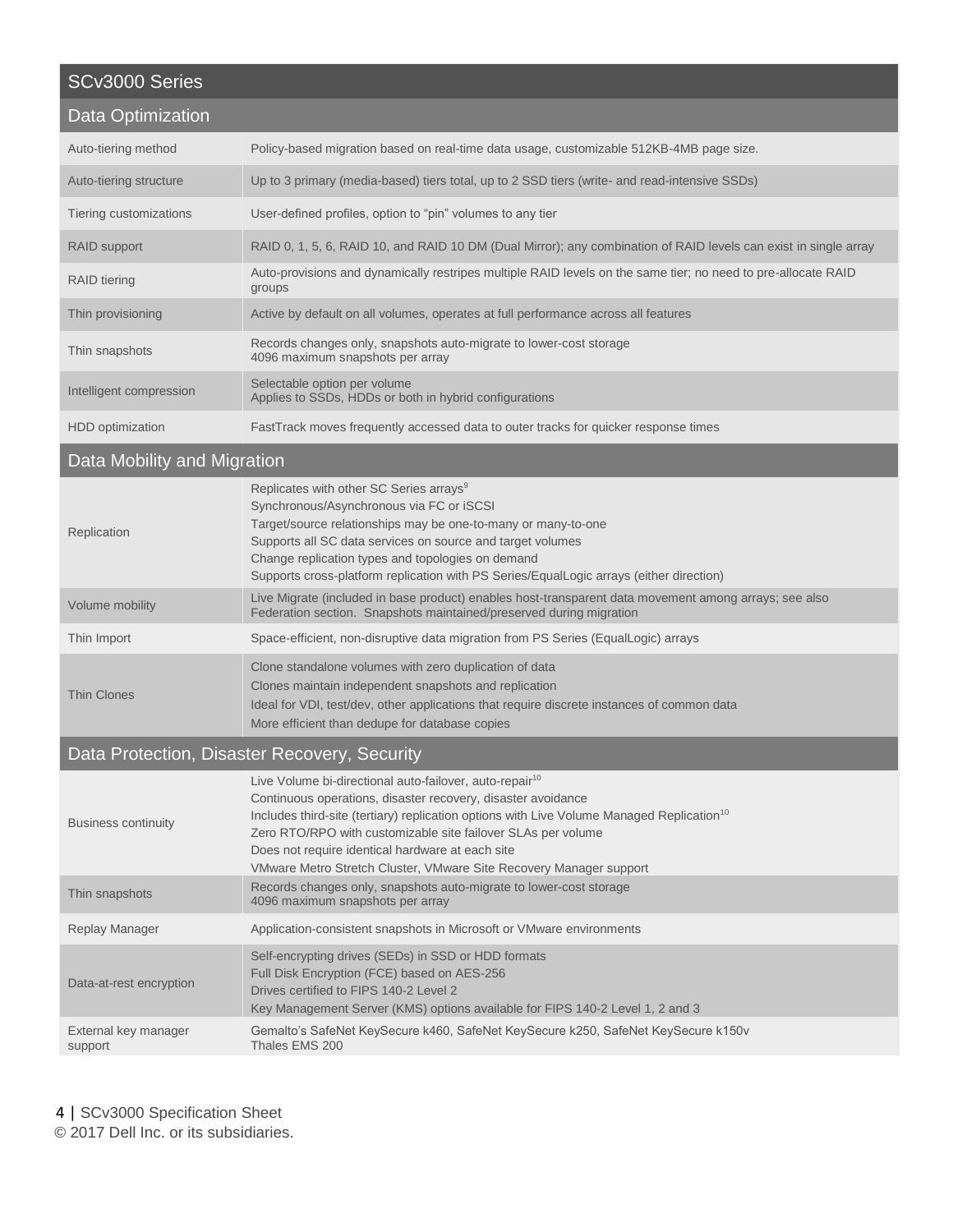| SCv3000 Series                              |                                                                                                                                                                                                                                                                                                                                                                                                                                                                                                                       |
|---------------------------------------------|-----------------------------------------------------------------------------------------------------------------------------------------------------------------------------------------------------------------------------------------------------------------------------------------------------------------------------------------------------------------------------------------------------------------------------------------------------------------------------------------------------------------------|
| Management                                  |                                                                                                                                                                                                                                                                                                                                                                                                                                                                                                                       |
| Management interface                        | Dell Storage Manager<br>Multi-array, multi-site and cross-platform (PS Series) management from single interface                                                                                                                                                                                                                                                                                                                                                                                                       |
| Federation                                  | Create large multi-array systems under unified management, with seamless workload migration between arrays via<br>included Live Migrate feature. Add arrays non-disruptively, efficiently utilizing their combined capacity and<br>performance. Volume Advisor monitors federated arrays to suggest optimal data placement and load balancing.<br>Volume movement does not impact snapshots or replication data protection. Federate like or unlike arrays:<br>SC9000, SC8000, SC7020, SC5020, SC4020, SCv3000/3020.7 |
| Scripting support                           | Microsoft PowerShell API<br><b>RESTful API</b>                                                                                                                                                                                                                                                                                                                                                                                                                                                                        |
| Host OS support                             | Microsoft® Windows Server®, Oracle® Solaris, HP®-UX, Oracle Linux, IBM® AIX®, Novell® NetWare, SLES,<br>Apple, HPTru64, VMware®, Citrix® XenServer®, RedHat®                                                                                                                                                                                                                                                                                                                                                          |
| Third-party application<br>integration      | VMware, Microsoft, IBM, OpenStack, Oracle, Symantec, Commvault, Foglight, Docker (see SC Series Management<br>spec sheet for more details)                                                                                                                                                                                                                                                                                                                                                                            |
| <b>Coexistence with PS Series</b><br>arrays | Replication in either direction<br>Day-to-day management from a single interface<br>Thin import: space-efficient, non-disruptive data migration from PS Series arrays                                                                                                                                                                                                                                                                                                                                                 |
| Certifications                              | VMware vSphere Metro Storage Cluster, VMware SRM, Veritas Storage Foundations Suite, IBM VIOS Recognized,<br>Oracle Validated Infrastructure (OVI); see Dell Storage Support Matrix for additional certifications and details                                                                                                                                                                                                                                                                                         |
| Reporting/alerts                            | Support assist (phone home), remote diagnostics and performance monitoring, automated alerts, reports and<br>notifications, departmental chargeback                                                                                                                                                                                                                                                                                                                                                                   |
| Workload management                         | QoS, VVOLs                                                                                                                                                                                                                                                                                                                                                                                                                                                                                                            |
| <b>Physical</b>                             |                                                                                                                                                                                                                                                                                                                                                                                                                                                                                                                       |
| Rack size                                   | 3U                                                                                                                                                                                                                                                                                                                                                                                                                                                                                                                    |
| Height                                      | 13.33 (5.25 inches)                                                                                                                                                                                                                                                                                                                                                                                                                                                                                                   |
| Width                                       | 44.5 cm (17.52 inches)                                                                                                                                                                                                                                                                                                                                                                                                                                                                                                |
| Depth                                       | 78.5 cm (30.9 inches)                                                                                                                                                                                                                                                                                                                                                                                                                                                                                                 |
| Weight at max configuration                 | 24.22 kg (53.4 lb)                                                                                                                                                                                                                                                                                                                                                                                                                                                                                                    |
| Weight empty                                | 15.15 kg (33.4 lb)                                                                                                                                                                                                                                                                                                                                                                                                                                                                                                    |
| Power                                       |                                                                                                                                                                                                                                                                                                                                                                                                                                                                                                                       |
| Power/wattage                               | 2 hot-swappable 1485W power supplies; 1485W maximum power                                                                                                                                                                                                                                                                                                                                                                                                                                                             |
| Heat dissipation                            | 5,067 BTU/hr maximum                                                                                                                                                                                                                                                                                                                                                                                                                                                                                                  |
| Voltage                                     | 200-240 VAC                                                                                                                                                                                                                                                                                                                                                                                                                                                                                                           |
| Frequency                                   | 50/60 Hz                                                                                                                                                                                                                                                                                                                                                                                                                                                                                                              |
| Amperage                                    | 1485/100 - 14A, 1485/240 - 6.2A                                                                                                                                                                                                                                                                                                                                                                                                                                                                                       |